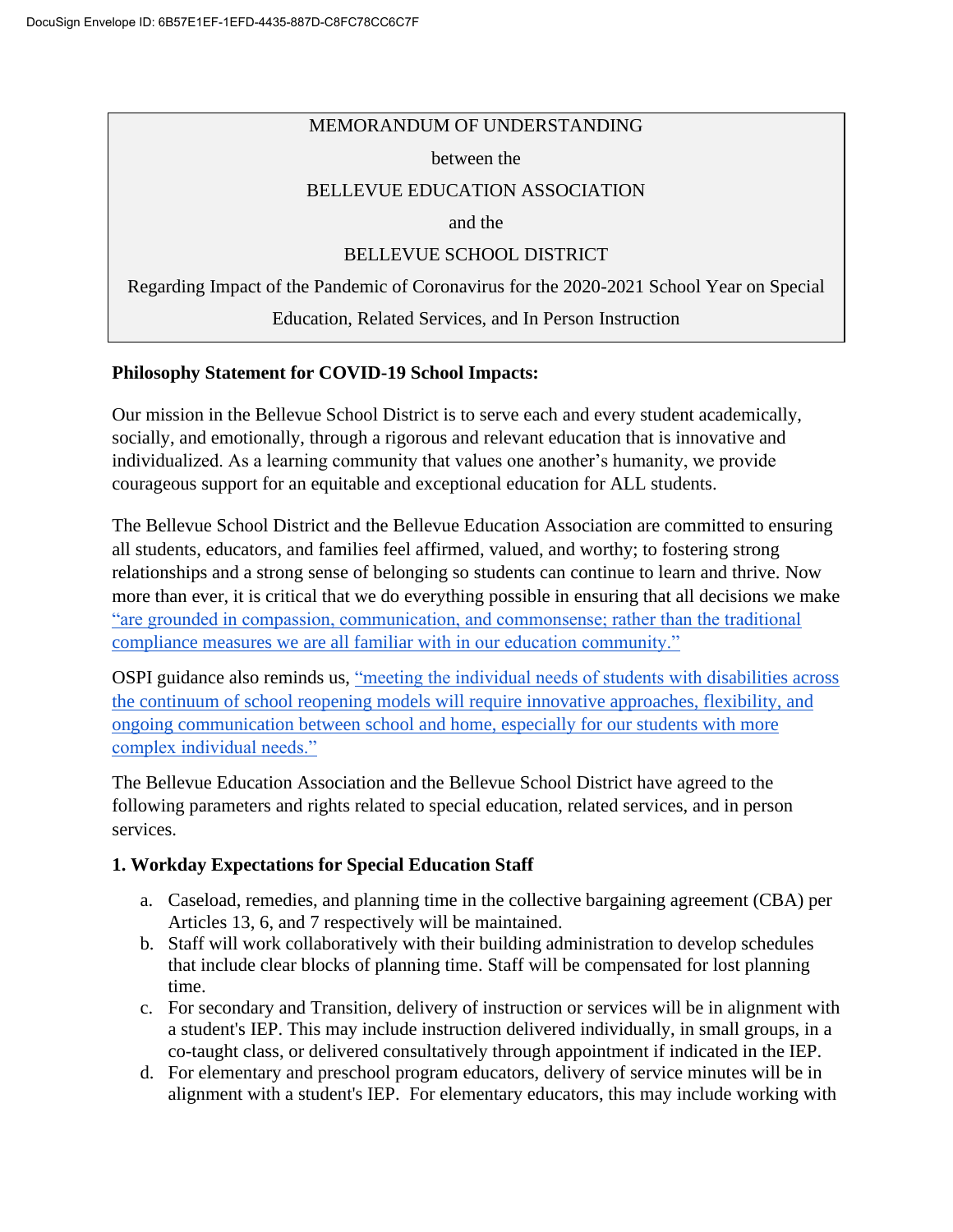students in individual, small pull-out groups, in a push-in model, or in a co-taught model.

- e. Specially designed instruction and related services can be provided during both synchronous and asynchronous instruction times.
- f. Remote special educators may work with their building administration to flex their schedules for the benefit of students.
- g. In alignment with section 8 of the Reopening MOU, the District and Association commit to using the interest based bargaining process to finalize the hybrid model work expectations for educators in the 2020-2021 school year prior to reconvening with students in person. For educators providing in person services during temporary remote instruction, this process must occur prior to September 18th.

## **2. In-Person Instruction and Services for Special Education**

- a. Some in person services will be provided during the temporary remote closure.
- b. The District will provide staff with guidelines for identifying students who may be eligible for receiving in person services during temporary remote instruction by August 28, 2020. Guidelines will be based upon the recommendations from the implementation team for In-Person Services as cited below and follow guidance from OSPI and Public Health Seattle and King County.
	- i. Students whose IEP indicates they spend less than 40% of their time in a general education setting: Begin with 2 days a week.
	- ii. Secondary students in special education services who received an Incomplete/Not Progressing grade: Begin with 2 days a week.
- c. Following the guidelines from the District, building teams, the composition of which will be determined in collaboration between BEA and District representatives, will work collaboratively to determine all students who will be offered in person services during the temporary remote instruction period. To be eligible for in person services during temporary remote instruction, students must be able to safely access the school setting based on CDC and health guidelines. This means students must not require support within 6 feet of space for more than 15 minutes. Students requiring more significant levels of support or close proximity for a sustained duration of time will not have access to full day instruction for the health and safety of staff and students. Services may be scheduled in shorter windows of time.
- d. For students who will be offered in person services during the temporary remote instruction period, educators will collaborate with parents/guardians to determine scheduling, content, and format of in-person services according to the timeline below. A district or building administrative representative will participate in this collaboration.
	- i. For students in grades K-12 and Transition, initial collaboration will be completed prior to the end of the workday on September 15, 2020.
	- ii. For preschool students, initial collaboration will be completed prior to the end of the workday on September 22, 2020.
	- iii. For ESA staff working in-person with students, initial collaboration will be completed prior to the end of the workday on September 28, 2020.
- e. In-person services will be provided for identified students according to the following timeline: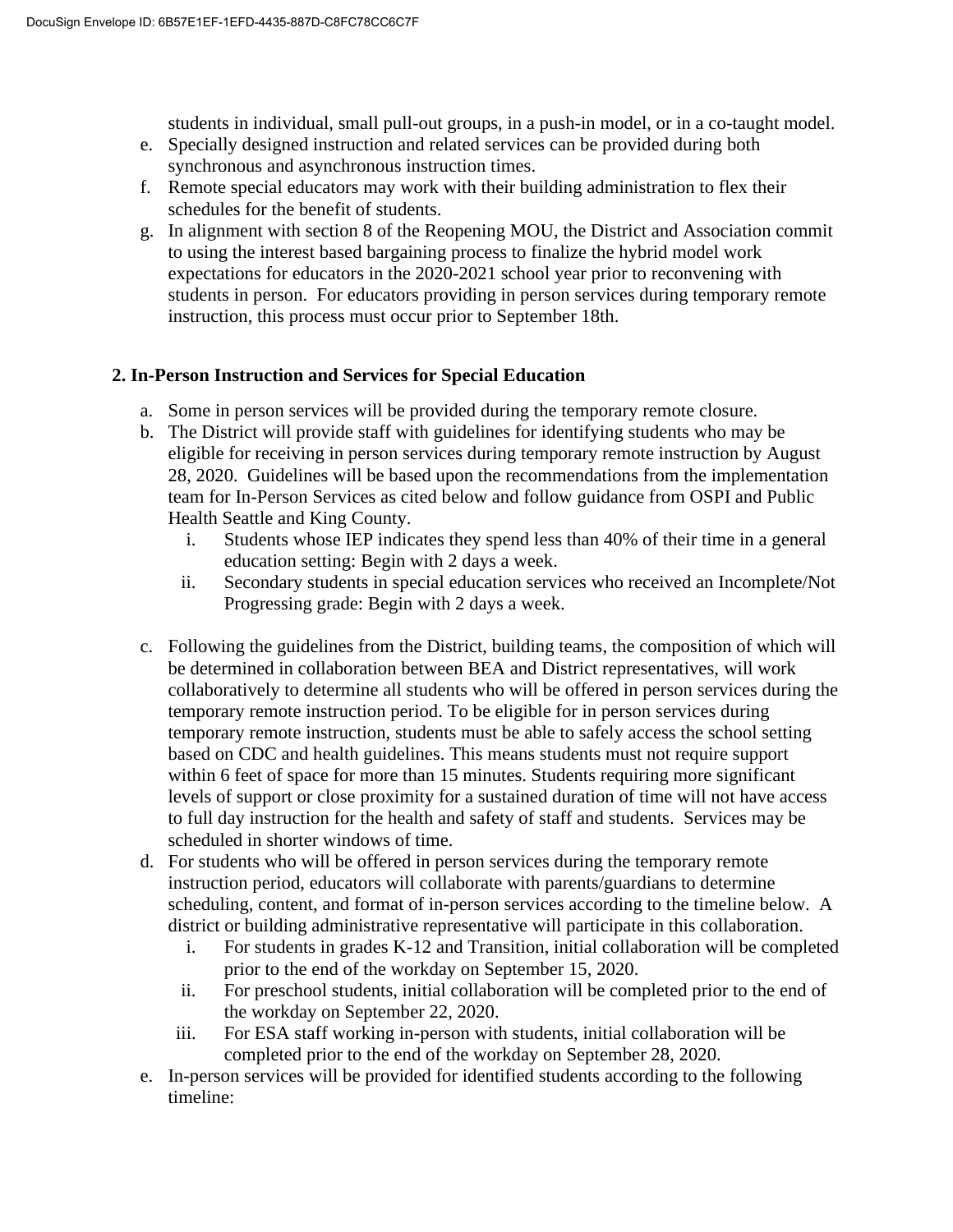- i. For students in grades K-12 and Transition, services will begin on September 21, 2020.
- ii. For preschool students, services will begin on September 28, 2020.
- iii. For ESA staff working in-person, services will begin on September 28, 2020.
- iv. Prior to beginning in-person services, temporary remote instruction will occur according to the student's IEP minutes.
- v. In-person instruction and services will be provided on Monday and Tuesday. The temporary remote schedule will be followed on Wednesday, Thursday, and Friday.
- f. Additional students to be considered for in-person instruction and services will be determined through Meet and Confer, in alignment with the MOU Regarding the Impact of the Pandemic of Coronavirus.

# **3. Recovery Services/Compensatory Education**

- a. Eligibility for recovery services and/or compensatory education will be assessed according to a common baseline agreed upon in consultation between District and BEA representatives.
- b. Recovery services/compensatory education will be delivered according to the following:
	- i. Prior to the first day of school, special education staff will dedicate up to four (4) hours of paid time for the purpose of identifying students who are eligible for recovery services and/or compensatory education.
	- ii. Progress and/or regression will be measured for each IEP goal for each student.
	- iii. To the extent possible, the same progress monitoring tool will be used as was used for the  $1<sup>st</sup>$  semester/2<sup>nd</sup> quarter progress reporting in January 2020.
	- iv. For students transitioning between levels (PreK-K, 5-6, 8-9, 12-Transition), the progress monitoring tool from the prior level will be shared with the new case manager by September 17, 2020.
- c. Regression measurements will also be offered to students that aged out of special education services but did not meet graduation requirements. These students will be eligible for potential recovery services.
- d. All data collected for the purpose of recovery services/compensatory education will be turned in by October 2, 2020.
- e. An IEP review meeting will be held with the family of every eligible student to address recovery services/compensatory education and any potential amendments to IEPs. Documentation of such meeting will occur through a Prior Written Notice and/or amended IEP. There is not an expectation that all IEPs will require amendments.
	- i. Review meetings will be completed no later than the end of the  $1<sup>st</sup>$  quarter, November 9, 2020.
	- ii. Annual IEP meetings that are due in September 2020 will continue to be scheduled for this time.
	- iii. Out of date IEPs will be prioritized for an IEP team meeting and will be brought into compliance no later than October 2, 2020.
	- iv. Guidance on recovery services/compensatory education will be provided to special education staff by September 4, 2020.

## **4. Student Evaluations**